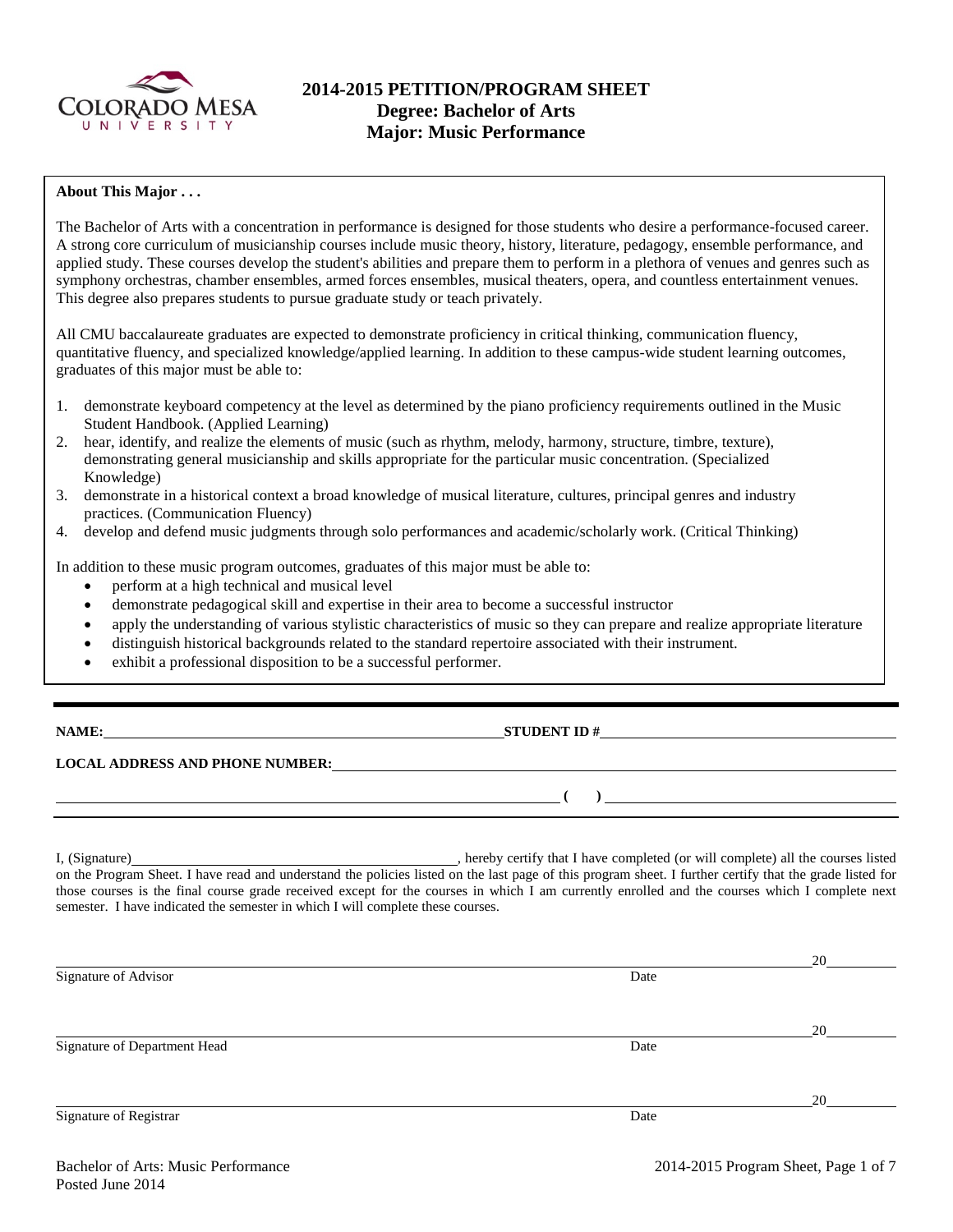#### **Students should work closely with a faculty advisor when selecting and scheduling courses prior to registration.**

Degree Requirements:

- 120 semester hours total (Students must complete a minimum of 30 of the last 60 hours of credit at CMU, with at least 15 semester hours in major discipline courses numbered 300 or higher).
- 40 upper division credits (A minimum of 15 taken at the 300-400 course levels within the major at CMU).
- 2.00 cumulative GPA or higher in all CMU coursework
- 2.00 cumulative GPA or higher in coursework toward the major content area
- Pre-collegiate courses (usually numbered below 100) cannot be used for graduation.
- When filling out the program sheet a course can be used only once.
- A student must follow the CMU graduation requirements either from 1) the program sheet for the major in effect at the time the student officially declares a major; or 2) a program sheet for the major approved for a year subsequent to the year during which the student officially declares the major and is approved for the student by the department head. Because a program may have requirements specific to the degree, the student should check with the faculty advisor for additional criteria. It is the student's responsibility to be aware of, and follow, all requirements for the degree being pursued. Any exceptions or substitutions must be approved by the student's faculty advisor and Department Head.
- See the "Undergraduate Graduation Requirements" in the for additional graduation information.

**GENERAL EDUCATION REQUIREMENTS** (31 semester hours) See the current catalog for a list of courses that fulfill the requirements below. If a course is on the general education list of options and a requirement for your major, you must use it to fulfill the major requirement and make a different selection within the general education requirement.

| Course No Title                                                                                                                                                                                                                              |                    |  | Sem.hrs Grade Term/Trns |  |  |  |  |
|----------------------------------------------------------------------------------------------------------------------------------------------------------------------------------------------------------------------------------------------|--------------------|--|-------------------------|--|--|--|--|
| <b>English</b> (6 semester hours, must receive a grade of "C" or better and<br>must be completed by the time the student has 60 semester hours.)<br><b>ENGL 111 English Composition</b><br>ENGL 112 English Composition                      | 3<br>$\mathcal{E}$ |  |                         |  |  |  |  |
| <b>Math:</b> MATH 110 or higher (3 semester hours, must receive a grade<br>of "C" or better, must be completed by the time the student has 60<br>semester hours.)                                                                            |                    |  |                         |  |  |  |  |
| <b>Humanities</b> (3 semester hours)                                                                                                                                                                                                         |                    |  |                         |  |  |  |  |
| Social and Behavioral Sciences (6 semester hours)                                                                                                                                                                                            |                    |  |                         |  |  |  |  |
| <b>Natural Sciences</b> (7 semester hours, one course must include alab)                                                                                                                                                                     |                    |  |                         |  |  |  |  |
| <u> 1989 - Johann John Harry Harry Harry Harry Harry Harry Harry Harry Harry Harry Harry Harry Harry Harry Harry H</u><br>$\mathbf{L}$ and $\mathbf{L}$ and $\mathbf{L}$ and $\mathbf{L}$ and $\mathbf{L}$ and $\mathbf{L}$ and $\mathbf{L}$ |                    |  |                         |  |  |  |  |
| <b>History</b> (3 semester hours)<br><b>HIST</b>                                                                                                                                                                                             |                    |  |                         |  |  |  |  |
| <b>Fine Arts</b> (3 semester hours)<br>MUSA 220 Music Appreciation                                                                                                                                                                           | 3                  |  |                         |  |  |  |  |

Course No Title Sem.hrs Grade Term/Trns **OTHER LOWER DIVISION REQUIREMENTS** (6 semester hours) **Kinesiology** (3 semester hours)<br>KINE 100 Health and Welln Health and Wellness 1

| TTTTP TOO | <b>TIGHTH GUIG WOLFFLOO</b> |  |  |
|-----------|-----------------------------|--|--|
|           |                             |  |  |
|           |                             |  |  |

\_\_\_\_\_\_ \_\_\_\_ \_\_\_\_\_\_\_\_\_\_\_\_\_\_\_\_\_\_\_\_\_\_\_\_ \_\_\_\_ \_\_\_\_\_ \_\_\_\_\_\_\_\_

**Applied Studies** (3 semester hours)

#### **FOUNDATION COURSES** (23 semester hours)

|         | Must pass all courses with a "C" or better |   |  |
|---------|--------------------------------------------|---|--|
| MUSA111 | Music Technology                           |   |  |
| MUSA114 | Theory I - Introduction                    |   |  |
| MUSA115 | Theory II – Diatonic Concepts              | 3 |  |
| MUSA116 | Ear Training & Sightsinging I              | 2 |  |
| MUSA117 | Ear Training & Sightsinging II 2           |   |  |
| MUSA214 | Theory III – Chromatic                     |   |  |
|         | Concepts                                   |   |  |
| MUSA215 | Theory IV - Twentieth Century              |   |  |
|         | Form and Analysis                          |   |  |
|         |                                            |   |  |
|         |                                            |   |  |
|         |                                            |   |  |
|         |                                            |   |  |
|         | MUSP 1___ _________________                |   |  |
|         |                                            |   |  |
|         |                                            |   |  |

#### **BACHELOR OF ARTS in MUSIC: Performance Concentration (60 semester hours)**

Must pass all courses for credit with a "C" or better

 $*$ MUSP 4  $\qquad \qquad$  1

|                 | $m_{\rm H}$ pass an courses for create with a |                |                                                                                                                       |
|-----------------|-----------------------------------------------|----------------|-----------------------------------------------------------------------------------------------------------------------|
|                 | <b>Music Core</b> (33-34 semester hours)      |                |                                                                                                                       |
| <b>MUSA 101</b> | Concert Attendance (8 semesters) 0            |                |                                                                                                                       |
| <b>MUSA 101</b> | Concert Attendance                            | $\Omega$       | <u> La Carlo de la Carlo de la Carlo de la Carlo de la Carlo de la Carlo de la Carlo de la Carlo de la Carlo de l</u> |
| <b>MUSA 101</b> | Concert Attendance                            | $\Omega$       |                                                                                                                       |
| <b>MUSA 101</b> | Concert Attendance                            | $\Omega$       |                                                                                                                       |
| <b>MUSA 101</b> | Concert Attendance                            | $\Omega$       |                                                                                                                       |
| <b>MUSA 101</b> | <b>Concert Attendance</b>                     | $\Omega$       |                                                                                                                       |
| <b>MUSA 101</b> | Concert Attendance                            | $\theta$       | <u> Albanya a Manazarta da</u>                                                                                        |
| <b>MUSA 101</b> | Concert Attendance                            | 0              | <u> 1989 - Johann John Stone, mars et al.</u>                                                                         |
| MUSA250         | <b>Beginning Conducting</b>                   | $\overline{c}$ | <u> 1989 - John Barn Barn, mars and de Branch Barn, mars and de Branch Barn, mars and de Branch Barn, mars and de</u> |
| <b>MUSA268</b>  | Beginning Jazz Improvisation                  | 1              |                                                                                                                       |
|                 | (instrumental students only)                  |                |                                                                                                                       |
| MUSA317         | Orchestration                                 | 2              |                                                                                                                       |
| MUSA326         | Music History & Literature I                  | 3              |                                                                                                                       |
| MUSA327         | Music History & Literature II                 | 3              |                                                                                                                       |
| <b>MUSA 363</b> | Music Industry & Marketing                    | 3              | <u> 1989 - John Barnett, fransk kongresu</u>                                                                          |
| MUSA426         | Music of World Cultures                       | $\overline{2}$ |                                                                                                                       |
|                 | *MUSP420 Senior Recital/Presentation          | $\overline{c}$ |                                                                                                                       |
|                 |                                               | 3              | <u> 1989 - Andrea Station Books, amerikansk politiker (</u>                                                           |
|                 |                                               | 3              |                                                                                                                       |
|                 | Select 5 semester hours from MUSL XXX: *      |                |                                                                                                                       |
|                 |                                               | 1              |                                                                                                                       |
|                 |                                               | 1              | <u> 1989 - Johann John Stone, mars and de la partie de la partie de la partie de la partie de la partie de la par</u> |
|                 |                                               | 1              | <u> 1989 - John Barn Barn, amerikansk politiker (</u>                                                                 |
|                 | MUSL $4 \_$                                   | 1              | <u> 1989 - John Barn Barn, mars and de Branch Barn, mars and de Branch Barn, mars and de Branch Barn, mars and de</u> |
|                 | MUSL $4 \_$                                   | 1              |                                                                                                                       |
|                 | Select 5 semester hours from MUSP XXX: *      |                |                                                                                                                       |
|                 |                                               | 1              |                                                                                                                       |
|                 |                                               | 1              |                                                                                                                       |
|                 | MUSP $3_{\_\_\_\_}$ $\_\_\_\_\_\_$            | 1              |                                                                                                                       |
| *MUSP 4         |                                               | 1              |                                                                                                                       |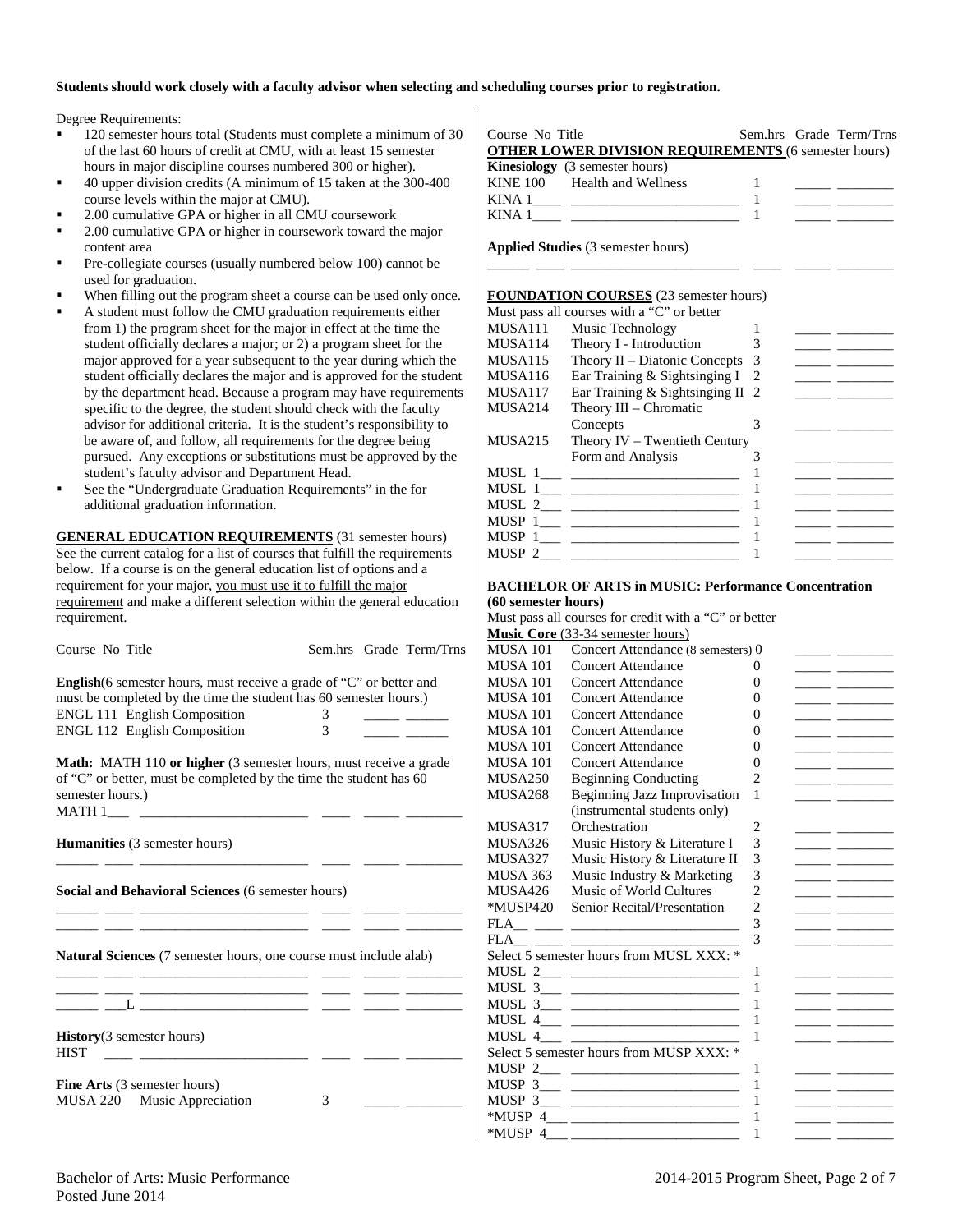| Course No Title                                                                          | *Excluding MUSP 420, it is used above<br>Select one of the following options:                                                                                                                                                                                                     | Sem.hrs Grade Term/Trns                                                                                                                                                                                                                                                                                                                                                                                                                                                                                                                                                                                                                                                                                                                                                                                                                                                                                                                                                                                                                                                                                                                   | Course No Title<br>of the concentration:                                          | Select 3 semester hours from Fine and Performing Arts, must be outside                                                                                                                                                                                                                                                                                                                                                                                                                                                                                                                                                                                                                                                                                                                                                                                                                                                                                                   |                                                                  | Sem.hrs Grade Term/Trns                               |
|------------------------------------------------------------------------------------------|-----------------------------------------------------------------------------------------------------------------------------------------------------------------------------------------------------------------------------------------------------------------------------------|-------------------------------------------------------------------------------------------------------------------------------------------------------------------------------------------------------------------------------------------------------------------------------------------------------------------------------------------------------------------------------------------------------------------------------------------------------------------------------------------------------------------------------------------------------------------------------------------------------------------------------------------------------------------------------------------------------------------------------------------------------------------------------------------------------------------------------------------------------------------------------------------------------------------------------------------------------------------------------------------------------------------------------------------------------------------------------------------------------------------------------------------|-----------------------------------------------------------------------------------|--------------------------------------------------------------------------------------------------------------------------------------------------------------------------------------------------------------------------------------------------------------------------------------------------------------------------------------------------------------------------------------------------------------------------------------------------------------------------------------------------------------------------------------------------------------------------------------------------------------------------------------------------------------------------------------------------------------------------------------------------------------------------------------------------------------------------------------------------------------------------------------------------------------------------------------------------------------------------|------------------------------------------------------------------|-------------------------------------------------------|
| MUSA303                                                                                  | <b>Instrumental Performance</b> (16 semester hours)<br>Symphonic Literature<br>Select 4 upper division semester hours from Music Lessons (MUSL):                                                                                                                                  | 3<br>$\begin{tabular}{ll} \multicolumn{1}{l}{} & \multicolumn{1}{l}{} & \multicolumn{1}{l}{} \\ \multicolumn{1}{l}{} & \multicolumn{1}{l}{} & \multicolumn{1}{l}{} \\ \multicolumn{1}{l}{} & \multicolumn{1}{l}{} & \multicolumn{1}{l}{} \\ \multicolumn{1}{l}{} & \multicolumn{1}{l}{} & \multicolumn{1}{l}{} \\ \multicolumn{1}{l}{} & \multicolumn{1}{l}{} \\ \multicolumn{1}{l}{} & \multicolumn{1}{l}{} \\ \multicolumn{1}{l}{} & \multicolumn{1}{l}{} \\ \multicolumn{1}{l}{} & \multic$                                                                                                                                                                                                                                                                                                                                                                                                                                                                                                                                                                                                                                            | <b>MUSA318</b><br>MUSA337<br>MUSA410                                              | Vocal Performance (19 semester hours)<br>Vocal Literature<br>Diction for Singers<br><b>Vocal Pedagogy</b>                                                                                                                                                                                                                                                                                                                                                                                                                                                                                                                                                                                                                                                                                                                                                                                                                                                                | 3<br>$\overline{2}$<br>3                                         | <u> Tanzania (</u>                                    |
|                                                                                          | Select 4 semester hours chosen from MUSA 368, MUSA 350B, or upper<br>division MUSP Music Performance Ensembles :                                                                                                                                                                  |                                                                                                                                                                                                                                                                                                                                                                                                                                                                                                                                                                                                                                                                                                                                                                                                                                                                                                                                                                                                                                                                                                                                           | *MUSL337<br>*MUSL337<br>*MUSL437<br>*MUSL437<br>*MUSP 365<br>*MUSP465<br>THEA 153 | Voice Lessons<br>Voice Lessons<br>Voice Lessons<br>Voice Lessons<br>Opera Workshop<br>Opera Scenes/Performance<br>Acting I: Beginning Acting                                                                                                                                                                                                                                                                                                                                                                                                                                                                                                                                                                                                                                                                                                                                                                                                                             | 1<br>$\mathbf{1}$<br>1<br>1<br>$\mathbf{1}$<br>$\mathbf{1}$<br>3 | $\overline{\phantom{a}}$ and $\overline{\phantom{a}}$ |
| of the concentration:<br>use these courses.                                              | Select Pedagogy course in applied area, 2 semester hours:<br>Select 3 semester hours from Fine and Performing Arts, must be outside<br>* MUSP and MUSL credits can only be used once on a program sheet.<br>Students should consult their advisor when determining the section to |                                                                                                                                                                                                                                                                                                                                                                                                                                                                                                                                                                                                                                                                                                                                                                                                                                                                                                                                                                                                                                                                                                                                           |                                                                                   | Select two credits from the following: MUSA 350A, MUSP 350, 356,<br>358, 359, 450, 456, 458, or 459<br>Electives (All college level courses appearing on your final transcript,<br>not listed above that will bring your total semester hours to 120 hours.)<br>(8-10) semester hours; additional upper division hours will be needed.)                                                                                                                                                                                                                                                                                                                                                                                                                                                                                                                                                                                                                                  |                                                                  |                                                       |
| MUSA302<br>MUSA304<br>MUSA310<br>MUSA411<br>*MUSL330<br>*MUSL330<br>*MUSL430<br>*MUSL430 | Keyboard Performance (18 semester hours)<br>Keyboard Literature I<br>Keyboard Literature II<br>Accompanying Techniques<br>Piano Pedagogy<br>Piano Lessons<br>Piano Lessons<br>Piano Lessons<br>Piano Lessons                                                                      | $\ensuremath{\mathfrak{Z}}$<br>3<br>$\overline{\phantom{a}}$ and $\overline{\phantom{a}}$<br>$\overline{2}$<br>$\frac{1}{1-\frac{1}{1-\frac{1}{1-\frac{1}{1-\frac{1}{1-\frac{1}{1-\frac{1}{1-\frac{1}{1-\frac{1}{1-\frac{1}{1-\frac{1}{1-\frac{1}{1-\frac{1}{1-\frac{1}{1-\frac{1}{1-\frac{1}{1-\frac{1}{1-\frac{1}{1-\frac{1}{1-\frac{1}{1-\frac{1}{1-\frac{1}{1-\frac{1}{1-\frac{1}{1-\frac{1}{1-\frac{1}{1-\frac{1}{1-\frac{1}{1-\frac{1}{1-\frac{1}{1-\frac{1}{1-\frac{1}{1-\frac{1}{1-\frac{1}{1-\frac{1}{1-\frac{1}{1-\frac{1$<br>3<br>1<br>$\mathbf{1}$<br>$\mathbf{1}$<br><u> Alexandria (Alexandria)</u><br>$\mathbf{1}$<br>$\begin{tabular}{ll} \toprule \end{tabular} \begin{tabular}{ll} \toprule \end{tabular} \end{tabular} \begin{tabular}{ll} \multicolumn{3}{l}{} \multicolumn{3}{l}{} \multicolumn{3}{l}{} \multicolumn{3}{l}{} \multicolumn{3}{l}{} \multicolumn{3}{l}{} \multicolumn{3}{l}{} \multicolumn{3}{l}{} \multicolumn{3}{l}{} \multicolumn{3}{l}{} \multicolumn{3}{l}{} \multicolumn{3}{l}{} \multicolumn{3}{l}{} \multicolumn{3}{l}{} \multicolumn{3}{l}{} \multicolumn{3}{l}{} \multicolumn{3}{l}{} \mult$ | __ __                                                                             | <u> 1999 - John Harrison, mars ann an 1998 - 1999 - 1999 - 1999 - 1999 - 1999 - 1999 - 1999 - 1999 - 1999 - 1999 - </u><br><u> 1999 - 1999 - 1999 - 1999 - 1999 - 1999 - 1999 - 1999 - 1999 - 1999 - 1999 - 1999 - 1999 - 1999 - 1999 - 1999 - 1999 - 1999 - 1999 - 1999 - 1999 - 1999 - 1999 - 1999 - 1999 - 1999 - 1999 - 1999 - 1999 - 1999 - 1999 - 199</u><br><u> 1999 - John Harrison, mars ann an 1998 - 1999 - 1999 - 1999 - 1999 - 1999 - 1999 - 1999 - 1999 - 1999 - 1999 - 1999 - 1999 - 1999 - 1999 - 1999 - 1999 - 1999 - 1999 - 1999 - 1999 - 1999 - 1999 - 1999 - 1999 - 1999 - 1999</u><br><u> 1999 - 1999 - 1999 - 1999 - 1999 - 1999 - 1999 - 1999 - 1999 - 1999 - 1999 - 1999 - 1999 - 1999 - 1999 - 1999 - 1999 - 1999 - 1999 - 1999 - 1999 - 1999 - 1999 - 1999 - 1999 - 1999 - 1999 - 1999 - 1999 - 1999 - 1999 - 199</u><br><u> 1989 - John Harrison, mars eta inperiodo eta inperiodo eta inperiodo eta inperiodo eta inperiodo eta inperiod</u> | _ _                                                              |                                                       |

#### **Additional Requirements**

Students deficient in piano skills will be required to complete MUSA 130 (2), MUSA 131 (2), MUSA 230 (2), MUSA 231 (2), in the first two years. Some General Education credits will have to be completed in the junior year.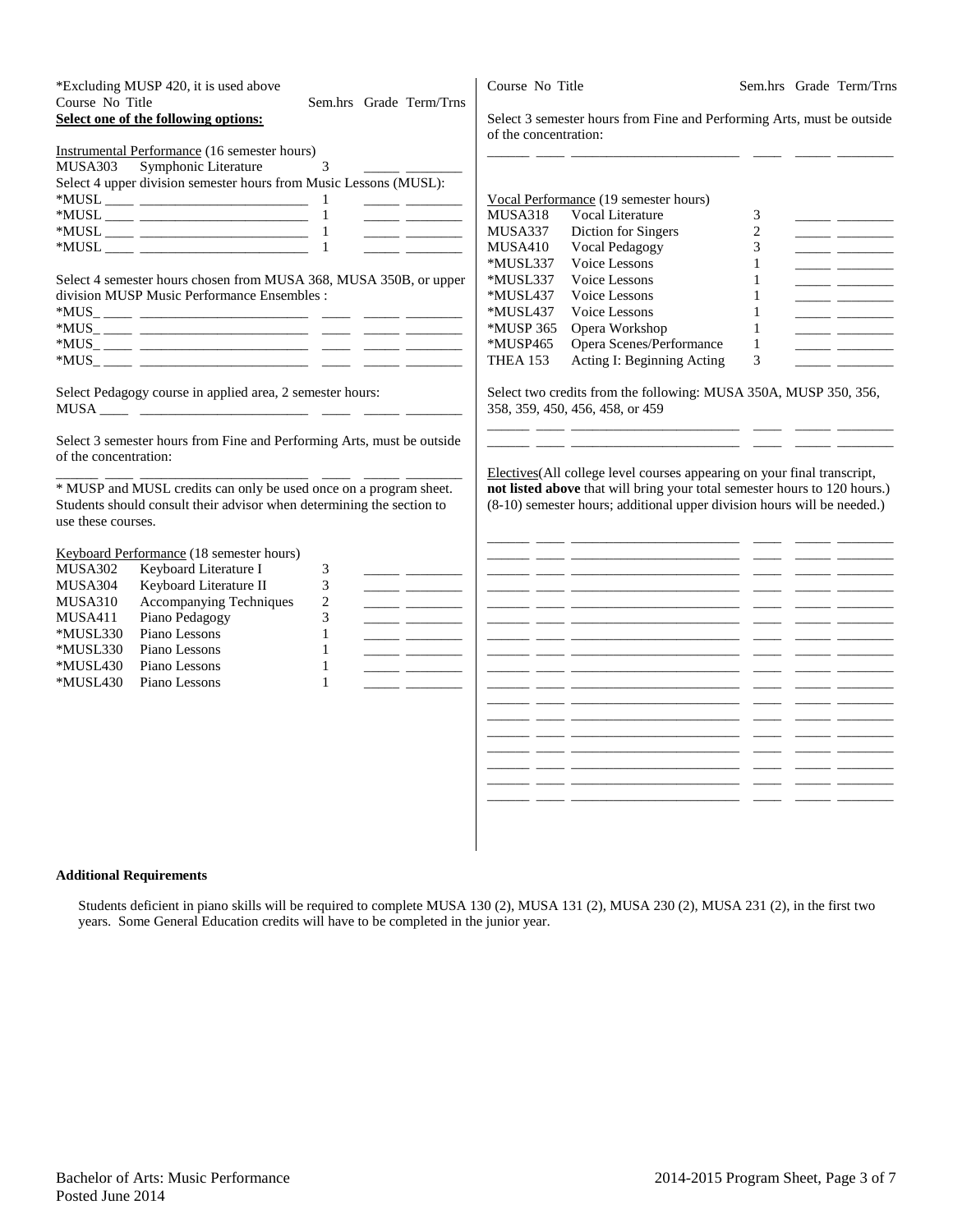## **SUGGESTED COURSE SEQUENCING FOR A MAJOR IN MUSIC PERFORMANCE – KEYBOARD OPTION**

This is a recommended sequence of course work. Certain courses may have prerequisites or are only offered during the Fall or Spring semesters. It is the student's responsibility to meet with the assigned advisor and check the 2-year course matrix on the website for course availability. **NOTE:** ( ) Parenthesis means there are options of when a course may be taken.

| <b>FRESHMAN YEAR</b> |                                             |              |                        |                                             |               |
|----------------------|---------------------------------------------|--------------|------------------------|---------------------------------------------|---------------|
| <b>Fall Semester</b> |                                             | <b>Hours</b> | <b>Spring Semester</b> |                                             | <b>Hours</b>  |
| <b>MUSA 101</b>      | Concert Attendance                          | O            | <b>MUSA 101</b>        | <b>Concert Attendance</b>                   | $\theta$      |
| <b>MUSA 114</b>      | Theory $I$ – Introduction                   |              | <b>MUSA 115</b>        | Theory $II$ – Diatonic Concepts             | 3             |
| <b>MUSA 111</b>      | Music Technology – fall or spring           | (1)          | MUSA 111               | Music Technology – fall or spring           | (1)           |
| <b>MUSA 116</b>      | Ear Training/Sightsinging I                 |              | <b>MUSA 117</b>        | Ear Training/Sightsinging II                | $\mathcal{L}$ |
| <b>MUSL 130</b>      | Keyboard Lessons                            |              | <b>MUSL 130</b>        | <b>Keyboard Lessons</b>                     |               |
| MUSP 1               | Performance Ensemble                        |              | MUSP 1                 | Performance Ensemble                        |               |
| <b>ENGL 111</b>      | <b>English Composition</b>                  |              | <b>ENGL 112</b>        | <b>English Composition</b>                  | 3             |
| <b>MATH 110</b>      | College Mathematics (or higher)             | 3            | <b>MUSA 220</b>        | Music Appreciation- Fine Arts GED           | 3             |
|                      | General Education Social/Behavioral Science | 3            |                        | General Education Social/Behavioral Science |               |
|                      |                                             | 16-17        |                        |                                             | $16-17$       |

## **SOPHOMORE YEAR**

| <b>Fall Semester</b>             |                                            | <b>Hours</b>       | <b>Spring Semester</b> |                                             | <b>Hours</b>  |
|----------------------------------|--------------------------------------------|--------------------|------------------------|---------------------------------------------|---------------|
| <b>MUSA 101</b>                  | <b>Concert Attendance</b>                  |                    | <b>MUSA 101</b>        | <b>Concert Attendance</b>                   | $\theta$      |
| MUSA 214                         | Theory III – Chromatic Concepts            |                    | <b>MUSA 215</b>        | Theory IV – $20^{th}$ Cent. Form & Analysis | $\mathcal{E}$ |
| MUSA 268                         | Beginning Jazz Improvisation               |                    | <b>MUSL 230</b>        | <b>Keyboard Lessons</b>                     |               |
| <b>MUSL 230</b>                  | <b>Keyboard Lessons</b>                    |                    | MUSP 2                 | Performance Ensemble                        |               |
| MUSP 2                           | Performance Ensemble                       |                    | <b>KINA</b>            | Activity                                    |               |
| <b>General Education History</b> |                                            |                    | MUSA 250               | <b>Beginning Conducting</b>                 |               |
|                                  | General Education Natural Science with Lab | 4                  |                        | <b>General Education Applied Studies</b>    | 3             |
| <b>KINE 100</b>                  | Health and Wellness                        |                    |                        | <b>General Education Humanities</b>         |               |
| <b>KINA</b>                      | Activity                                   |                    | Elective               |                                             |               |
|                                  |                                            | 15                 |                        |                                             | 16            |
|                                  |                                            | <b>JUNIOR YEAR</b> |                        |                                             |               |

| <b>Fall Semester</b> |                                | <b>Hours</b> | <b>Spring Semester</b> |                                          | <b>Hours</b>   |
|----------------------|--------------------------------|--------------|------------------------|------------------------------------------|----------------|
| <b>MUSA 101</b>      | <b>Concert Attendance</b>      | 0            | <b>MUSA 101</b>        | <b>Concert Attendance</b>                | $\theta$       |
| <b>MUSA 411</b>      | Piano Pedagogy OR              |              | MUSA 310               | Accompanying Techniques OR               | (2)            |
| <b>MUSA 304</b>      | Keyboard Literature I          |              | <b>MUSA 302</b>        | Keyboard Literature II                   | (3)            |
| MUSA 326             | Music History and Literature I |              | <b>MUSA 327</b>        | Music History and Literature II          | 3              |
| MUSL 330             | <b>Keyboard Lessons</b>        | ↑            | MUSL 330               | <b>Keyboard Lessons</b>                  | $\mathcal{L}$  |
| MUSP 3               | Performance Ensemble           |              | MUSP 3                 | Performance Ensemble                     |                |
| <b>FLAx</b>          | Foreign Language               |              | <b>FLAx</b>            | Foreign Language                         | 3              |
| Elective             |                                | 3            | <b>MUSA 426</b>        | Music of World Cultures                  | (2)            |
| <b>MUSA 363</b>      | Music Industry and Marketing   | <u>(3)</u>   |                        | <b>General Education Natural Science</b> | $\overline{3}$ |
|                      |                                | 14-18        |                        |                                          | 15-17          |

## **SENIOR YEAR**

| <b>Fall Semester</b>             |                              | <b>Hours</b> | <b>Spring Semester</b>         |                             | <b>Hours</b>   |
|----------------------------------|------------------------------|--------------|--------------------------------|-----------------------------|----------------|
| <b>MUSA 101</b>                  | <b>Concert Attendance</b>    | $\theta$     | <b>MUSA 101</b>                | <b>Concert Attendance</b>   | $\overline{0}$ |
| <b>MUSA 411</b>                  | Piano Pedagogy or            |              | <b>MUSA 310</b>                | Accompanying Techniques or  | (2)            |
| MUSA 304                         | Keyboard Literature I        |              | <b>MUSA 302</b>                | Keyboard Literature II      | (3)            |
| <b>MUSA 317</b>                  | Orchestration                |              | <b>MUSL 430</b>                | <b>Keyboard Lessons</b>     | 2              |
| <b>MUSL 430</b>                  | <b>Keyboard Lessons</b>      | ∍            | <b>MUSP 420</b>                | Senior Recital/Presentation | 2              |
| MUSP 4                           | Performance Ensemble         |              | MUSP 4                         | Performance Ensemble        |                |
| Fine Arts Course (outside Music) |                              |              | <b>MUSA 426</b>                | Music of World Cultures     | (2)            |
| MUSA 363                         | Music Industry and Marketing | (3)          | <b>Upper Division Elective</b> |                             | $\overline{3}$ |
|                                  |                              | $10-14$      |                                |                             | $11 - 13$      |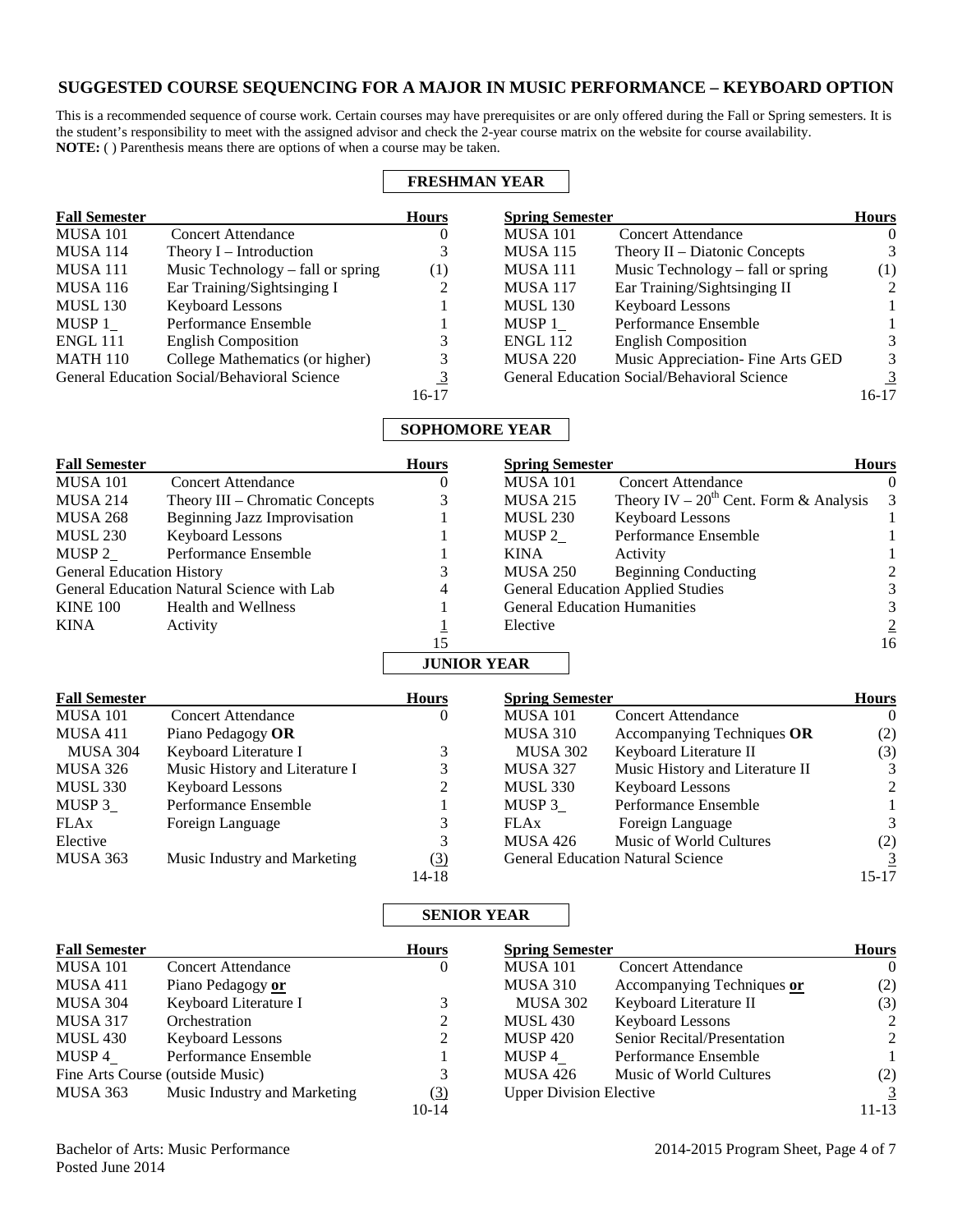## **SUGGESTED COURSE SEQUENCING FOR A MAJOR IN MUSIC PERFORMANCE – VOCAL OPTION**

This is a recommended sequence of course work. Certain courses may have prerequisites or are only offered during the Fall or Spring semesters. It is the student's responsibility to meet with their advisor and check the 2 year course matrix on the website for course availability. **NOTE:** ( ) Parenthesis means there are options of when a course may be taken.

|                      |                                             | <b>FRESHMAN YEAR</b> |                        |                                                    |              |
|----------------------|---------------------------------------------|----------------------|------------------------|----------------------------------------------------|--------------|
| <b>Fall Semester</b> |                                             | <b>Hours</b>         | <b>Spring Semester</b> |                                                    | <b>Hours</b> |
| <b>MUSA 101</b>      | <b>Concert Attendance</b>                   | $\theta$             | <b>MUSA 101</b>        | <b>Concert Attendance</b>                          | $\Omega$     |
| <b>MUSA 114</b>      | Theory $I$ – Introduction                   |                      | <b>MUSA 115</b>        | Theory $II$ – Diatonic Concepts                    | 3            |
| MUSA 111             | Music Technology – fall or spring           | (1)                  | <b>MUSA 111</b>        | Music Technology – fall or spring                  | (1)          |
| <b>MUSA 116</b>      | Ear Training/Sightsinging I                 |                      | <b>MUSA 117</b>        | Ear Training/Sightsinging II                       | 2            |
| <b>MUSL 137</b>      | Voice Lessons                               |                      | <b>MUSL 137</b>        | Voice Lessons                                      |              |
| MUSP 1               | Performance Ensemble                        |                      | MUSP 1                 | Performance Ensemble                               |              |
| <b>ENGL 111</b>      | <b>English Composition</b>                  |                      | <b>ENGL 112</b>        | <b>English Composition</b>                         | 3.           |
| <b>KINE 100</b>      | <b>Health and Wellness</b>                  |                      | <b>MUSA 220</b>        | Music Appreciation- Fine Arts GED                  | 3            |
| <b>KINA</b>          | Activity                                    |                      |                        | <b>General Education Social/Behavioral Science</b> |              |
|                      | General Education Social/Behavioral Science |                      |                        |                                                    | $16-17$      |
|                      |                                             | $15-16$              |                        |                                                    |              |

## **SOPHOMORE YEAR**

| <b>Fall Semester</b> |                                 | <b>Hours</b> | <b>Spring Semester</b>           |                                               | <b>Hours</b> |
|----------------------|---------------------------------|--------------|----------------------------------|-----------------------------------------------|--------------|
| <b>MUSA 101</b>      | <b>Concert Attendance</b>       |              | <b>MUSA 101</b>                  | <b>Concert Attendance</b>                     | $\Omega$     |
| <b>MUSA 214</b>      | Theory III – Chromatic Concepts |              | <b>MUSA 215</b>                  | Theory IV – $20^{th}$ Cent. Form & Analysis 3 |              |
| <b>MUSL 237</b>      | Voice Lessons                   |              | <b>MUSL 237</b>                  | Voice Lessons                                 |              |
| MUSP 2               | Performance Ensemble            |              | MUSP 2                           | Performance Ensemble                          |              |
| <b>FLAx</b>          | Foreign Language                |              | <b>MUSA 250</b>                  | <b>Beginning Conducting</b>                   |              |
| <b>MATH 110</b>      | College Mathematics (or higher) |              |                                  | <b>General Education Applied Studies</b>      | 3            |
| <b>THEA 153</b>      | Acting I: Beginning Acting      | 3            | FLAx                             | Foreign Language                              | 3            |
|                      |                                 | 14           | <b>General Education History</b> |                                               | 3            |

## **JUNIOR YEAR**

| <b>Fall Semester</b>                            |                                   | <b>Hours</b> | <b>Spring Semester</b> |                                          |                |
|-------------------------------------------------|-----------------------------------|--------------|------------------------|------------------------------------------|----------------|
| MUSA 101                                        | <b>Concert Attendance</b>         | $\theta$     | MUSA 101               | <b>Concert Attendance</b>                | $\theta$       |
| MUSA 337                                        | Diction for Singers               |              | MUSA 410               | Vocal Pedagogy or                        |                |
| MUSA 326                                        | Music History and Literature I    |              | MUSA 318               | Vocal Literature                         | 3              |
| <b>MUSL 337</b>                                 | Voice Lessons                     |              | <b>MUSA 327</b>        | Music History and Literature II          |                |
| MUSP 3                                          | Performance Ensemble              |              | <b>MUSL 337</b>        | Voice Lessons                            | $\mathfrak{D}$ |
| Select 2 credits from the following: MUSA 350A, |                                   |              | <b>MUSP 365</b>        | Opera Workshop or                        |                |
| MUSP 350, 356, 358, 450, 456, 458               |                                   |              | <b>MUSP 465</b>        | Opera Scenes/Performance                 |                |
| KINA                                            | Activity                          |              | MUSP 3                 | Performance Ensemble                     |                |
| General Education Natural Science with Lab      |                                   | 4            | <b>MUSA 426</b>        | Music of World Cultures                  | (2)            |
| MUSA 363                                        | Music Indust & Mark $OR$ Elective | 3            |                        | <b>General Education Natural Science</b> |                |
|                                                 |                                   | 18           |                        |                                          | 13-15          |

|                                                 |                                        |                | <b>SENIOR YEAR</b>              |                                    |               |
|-------------------------------------------------|----------------------------------------|----------------|---------------------------------|------------------------------------|---------------|
| <b>Fall Semester</b>                            |                                        | <b>Hours</b>   | <b>Spring Semester</b>          |                                    | <b>Hours</b>  |
| MUSA 101                                        | <b>Concert Attendance</b>              | U              | <b>MUSA 101</b>                 | <b>Concert Attendance</b>          | $\Omega$      |
| <b>MUSA 317</b>                                 | Orchestration                          |                | MUSA 410                        | Vocal Pedagogy or                  |               |
| <b>MUSL 437</b>                                 | Voice Lessons                          | 2              | <b>MUSA 318</b>                 | Vocal Literature                   | 3             |
| MUSP 4                                          | Performance Ensemble                   |                | <b>MUSL 437</b>                 | Voice Lessons                      | $\mathcal{L}$ |
| Select 2 credits from the following: MUSA 350A, |                                        |                | <b>MUSP 420</b>                 | <b>Senior Recital/Presentation</b> | 2             |
| MUSP 350, MUSP 358, MUSP 450, MUSP 458          |                                        | $\mathfrak{D}$ | <b>MUSP 365</b>                 | Opera Workshop or                  |               |
| <b>General Education Humanities</b>             |                                        |                | <b>MUSP 465</b>                 | Opera Scenes/Performance           |               |
| MUSA 363                                        | Music Indust & Mark <b>OR</b> Elective | $\overline{3}$ | MUSP 4                          | Performance Ensemble               |               |
|                                                 |                                        | 16             | <b>Upper Division Electives</b> |                                    |               |
|                                                 |                                        |                | MUSA 426                        | Music of World Cultures            | (2)           |
|                                                 |                                        |                |                                 |                                    | 11-13         |

16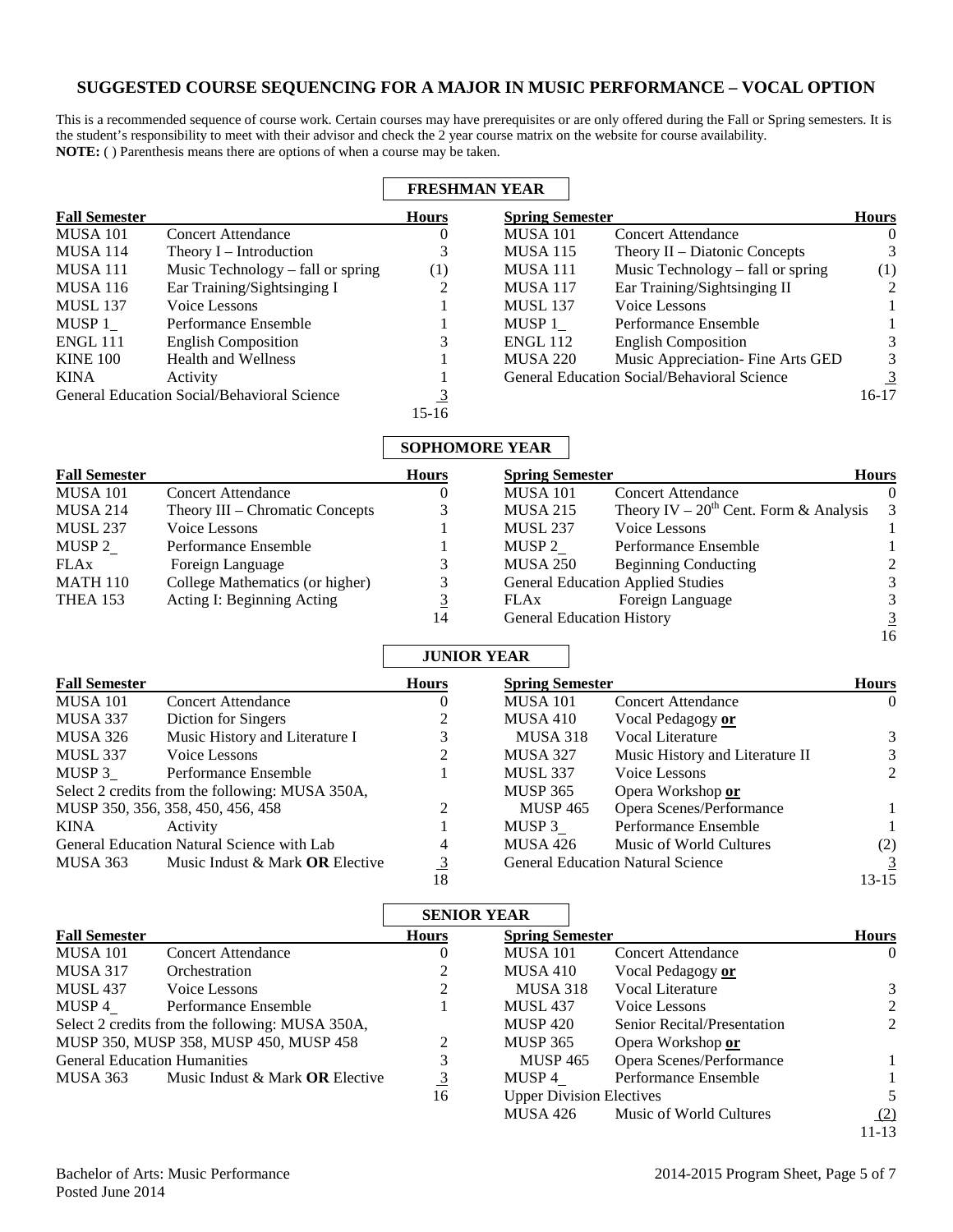#### **SUGGESTED COURSE SEQUENCING FOR A MAJOR IN MUSIC PERFORMANCE – INSTRUMENTAL OPTION**

This is a recommended sequence of course work. Certain courses may have prerequisites or are only offered during the Fall or Spring semesters. It is the student's responsibility to meet with their advisor and check the 2 year course matrix on the website for course availability.

**Note: A pedagogy course in your applied area is required for this concentration. These courses are offered only every other year. Check the 2 year course offering schedule to determine when to take the course in your applied area. This course does not appear on this sequence. NOTE:** ( ) Parenthesis means there are options of when a course may be taken.

|                      |                                                    | <b>FRESHMAN YEAR</b> |                        |                                          |               |
|----------------------|----------------------------------------------------|----------------------|------------------------|------------------------------------------|---------------|
| <b>Fall Semester</b> |                                                    | <b>Hours</b>         | <b>Spring Semester</b> |                                          | <b>Hours</b>  |
| MUSA 101             | Concert Attendance                                 | $\theta$             | <b>MUSA 101</b>        | Concert Attendance                       | $\theta$      |
| MUSA 114             | Theory $I$ – Introduction                          |                      | <b>MUSA 115</b>        | Theory $II$ – Diatonic Concepts          |               |
| MUSA 111             | Music Technology – fall or spring                  | $\left(1\right)$     | MUSA 111               | Music Technology - fall or spring        | (1)           |
| MUSA 116             | Ear Training/Sightsinging I                        | 2                    | <b>MUSA 117</b>        | Ear Training/Sightsinging II             | $\mathcal{L}$ |
| MUSL 1               | <b>Applied Music Lessons</b>                       |                      | MUSL 1                 | <b>Applied Music Lessons</b>             |               |
| MUSP 1               | Performance Ensemble                               |                      | MUSP 1                 | Performance Ensemble                     |               |
| KINA                 | Activity                                           |                      | <b>ENGL 112</b>        | <b>English Composition</b>               |               |
| ENGL 111             | <b>English Composition</b>                         |                      | <b>MUSA 220</b>        | Music Appreciation - Fine Arts GED       | 3             |
| MATH 110             | College Mathematics (or higher)                    |                      |                        | <b>General Education Applied Studies</b> |               |
|                      | <b>General Education Social/Behavioral Science</b> |                      |                        |                                          | $16-17$       |
|                      |                                                    | 17-18                |                        |                                          |               |

|                                             |                                     | <b>SOPHOMORE YEAR</b> |                        |                                               |              |
|---------------------------------------------|-------------------------------------|-----------------------|------------------------|-----------------------------------------------|--------------|
| <b>Fall Semester</b>                        |                                     | <b>Hours</b>          | <b>Spring Semester</b> |                                               | <b>Hours</b> |
| <b>MUSA 101</b>                             | <b>Concert Attendance</b>           |                       | <b>MUSA 101</b>        | <b>Concert Attendance</b>                     | $\Omega$     |
| MUSA 214                                    | Theory III – Chromatic Concepts     |                       | <b>MUSA 215</b>        | Theory IV – $20^{th}$ Cent. Form & Analysis 3 |              |
| MUSA 268                                    | <b>Beginning Jazz Improvisation</b> |                       | MUSL 2                 | <b>Applied Music Lessons</b>                  |              |
| MUSL 2                                      | <b>Applied Music Lessons</b>        |                       | MUSP 2                 | Performance Ensemble                          |              |
| MUSP 2                                      | Performance Ensemble                |                       | <b>MUSA 250</b>        | <b>Beginning Conducting</b>                   | 2            |
| <b>KINE 100</b>                             | <b>Health and Wellness</b>          |                       |                        | <b>General Education Natural Science</b>      | 3            |
| General Education Social/Behavioral Science |                                     |                       |                        | Fine Arts Course (Outside Music)              | 3            |
| General Education Natural Science with Lab  |                                     | 4                     | KINA                   | Activity                                      |              |
|                                             |                                     | 14                    |                        |                                               | 14           |

|                      |                                                            | <b>JUNIOR YEAR</b> |                        |                                 |                |
|----------------------|------------------------------------------------------------|--------------------|------------------------|---------------------------------|----------------|
| <b>Fall Semester</b> |                                                            | <b>Hours</b>       | <b>Spring Semester</b> |                                 | <b>Hours</b>   |
| <b>MUSA 101</b>      | <b>Concert Attendance</b>                                  | $\theta$           | MUSA 101               | <b>Concert Attendance</b>       | $\theta$       |
| <b>MUSA 317</b>      | Orchestration                                              |                    | MUSA 303               | Symphonic Literature OR         | (3)            |
| MUSA 326             | Music History and Literature I                             |                    | MUSA 426               | <b>World Cultures</b>           | (2)            |
| MUSL 3               | <b>Applied Music Lessons</b>                               |                    | <b>MUSA 327</b>        | Music History and Literature II | 3              |
| MUSP 3               | Performance Ensemble                                       |                    | MUSL 3                 | <b>Applied Music Lessons</b>    | $\mathfrak{D}$ |
| FLAx                 | Foreign Language                                           | 3                  | MUSP 3                 | Performance Ensemble            |                |
| *MUSA 350B           | Advanced Conducting, Instrumental OR                       |                    | <b>FLAx</b>            | Foreign Language                | 3              |
| *MUSP XXX            | Performance Ensembles                                      |                    | *MUSA 368              | Advanced Jazz Improv. or        |                |
| MUSA 363             | Music Industry & Marketing                                 | $\Omega$           |                        | *MUSP XXX Performance Ensembles | $\overline{2}$ |
|                      |                                                            | 13-16              |                        |                                 | 13-14          |
|                      | $\star$ Select 4 hours from: MIISA 368 MIISA 350B or MIISP |                    |                        |                                 |                |

\*Select 4 hours from: MUSA 368, MUSA 350B or MUSP Performance Ensembles

# **SENIOR YEAR**

| <b>Fall Semester</b>                |                              | <b>Hours</b> | <b>Spring Semester</b> |                              | <b>Hours</b>   |
|-------------------------------------|------------------------------|--------------|------------------------|------------------------------|----------------|
| <b>MUSA 101</b>                     | <b>Concert Attendance</b>    |              | <b>MUSA 101</b>        | <b>Concert Attendance</b>    | $\overline{0}$ |
| MUSL 4                              | <b>Applied Music Lessons</b> | 2            | <b>MUSA 303</b>        | Symphonic Literature OR      | (3)            |
| MUSP 4                              | Performance Ensemble         |              | <b>MUSA 426</b>        | <b>World Cultures</b>        | (2)            |
| <b>General Education Humanities</b> |                              |              | MUSL 4                 | <b>Applied Music Lessons</b> | 2              |
| <b>General Education History</b>    |                              |              | <b>MUSP 420</b>        | Senior Recital/Presentation  | 2              |
| <b>Upper Division Electives</b>     |                              | 6            | MUSP 4                 | Performance Ensemble         |                |
| MUSA 363                            | Music Industry & Marketing   | <u>(3)</u>   | Electives              |                              | $\overline{4}$ |
|                                     |                              | $15 - 18$    |                        |                              | $12 - 13$      |